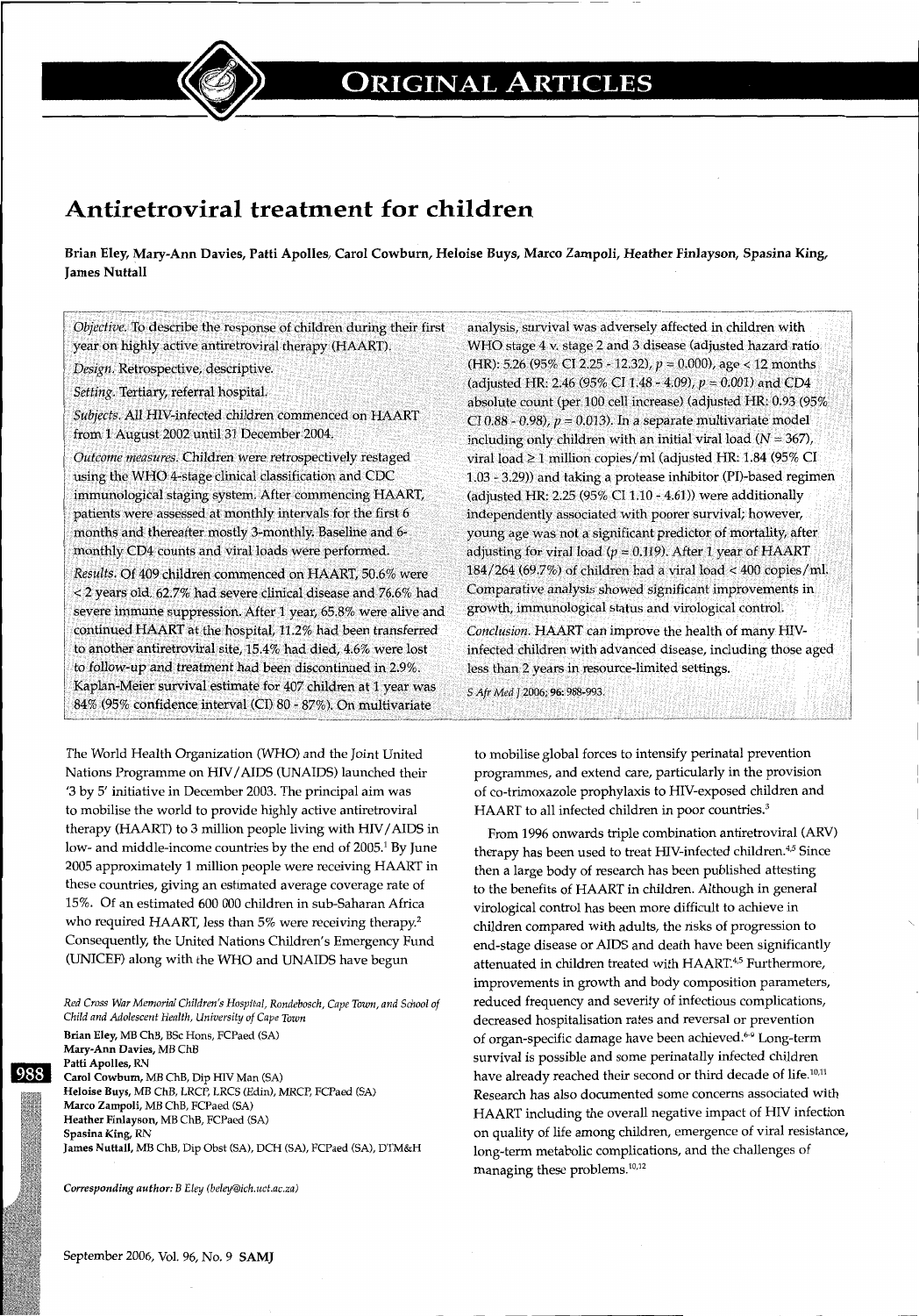

Several studies on paediatric ARV treatment programmes in middle- and low-income countries have documented favourable responses to HAART.<sup>13-16</sup> At Red Cross War Memorial Children's Hospital (RCH) a donor-funded ARV treatment programme for children was started in August 2002. Initial experience of this programme was reported on in 2004.17 Between February and November 2004, after the Western Cape province of South Africa began providing HAART to public sector patients, the donor-funded programme was fully integrated with the provincial programme. At the end of March 2006 RCH was therefore one of 37 accredited public sector institutions in the Western Cape managing children on HAART. At the time, 16 300 patients were receiving HAART in the province of whom 2009 (12.3%) were children. In this report we describe the response of children during their first year on HAART at our institution.

## **Methods**

This retrospective study describes a public sector ARV treatment programme for HIV-infected children. The study took place at Red Cross War Memorial Children's Hospital, a tertiary referral hospital affiliated to the University of Cape Town. All children who started treatment between 1 August 2002 and 1 December 2004 were included. The study documented the outcomes of children during their first year on HAART. The Research Ethics Committee of the University of Cape Town approved the study.

Children were selected to start HAART according to established clinical and immunological criteria. The first 122 children were enrolled according to criteria derived from the Paediatric European Network for the Treatment of AIDS (PENTA) recommendations. Briefly, children with Centers for Disease Control (CDC) clinical category C or immune category 3 disease and those with CDC clinical category B disease plus a low CD4 percentage (< 20% if < 12 months old or  $<15\%$  if  $>12$  months old) qualified for treatment and were considered for enrolment.<sup>18</sup> The remaining 287 children were enrolled according to criteria derived from the WHO's 2003 recommendations for children. Children with modified WHO clinical stage 2 or 3 disease *or* a low CD4 percentage irrespective of disease stage  $\langle < 20\%$  if  $< 18$  months old or  $<$ 15% if  $> 18$  months old) qualified for HAART.<sup>19</sup> In addition to the clinical and/or immunological criteria all children were required to have an identifiable caregiver who could take responsibility for the administration of the medication.

Triple combination ARV therapy comprising of 2 nucleoside reverse transcriptase inhibitors (NRTis) plus either a nonnucleoside reverse transcriptase inhibitor (NNRTI) or a protease inhibitor (PI) was administered according to conventional paediatric dosing recommendations. 20 The choice of individual drugs was determined by funding constraints, availability of home refrigeration required to

store temperature-sensitive drug formulations, and previous exposure to perinatal nevirapine. Children who had been exposed to perinatal nevirapine were given a PI-based regimen in keeping with the national treatment guidelines of South Africa.<sup>21</sup> The monitoring plan included monthly clinical assessments for the first 6 months of therapy and thereafter mostly 3-monthly reviews, baseline and 6-monthly CD4 counts and viral loads (due to financial constraints, the viral load at 6 months was omitted in the first 122 children unless they were enrolled in parallel research studies), and regular biochemical and haematological evaluations.

For the purpose of this analysis, all children were retrospectively re-staged at the time of starting HAART according to the latest WHO 4-stage clinical classification and the CDC immunological staging system.<sup>22,23</sup> Weight-for-age, height-for-age and weight-for-height z-scores were calculated using Epilnfo 2000, version 1.0, Division of Surveillance and Epidemiology, CDC, Atlanta, Georgia. Moderate underweight, stunting and wasting were defined as weight-'for-age z-score (WAZ) < -2, height-for-age z-score (HAZ) < -2 and weight-forheight z-score (WHZ) < -2 respectively. Severe underweight, stunting and wasting were defined as WAZ < -3, HAZ < -3 and WHZ  $<$  -3 respectively.<sup>24</sup> Data were analysed using Stata version 8.0, College Station, Texas, USA and StatsDirect software, version 2.5.5, 2006, Cheshire, UK. The probability of survival was determined using Kaplan-Meier analysis and logrank tests were used to compare survival times between strata. The Cox proportional hazards model was used for multivariate analysis. Patient characteristics found to be associated with mortality ( $p < 0.1$ ) on univariate analysis were included in the multivariate model, and removed by a backward selection procedure if  $p > 0.05$ . Separate models were estimated for all children, and on the subset on whom initial viral load was measured. The regimen variable (PI v. NNRTI) was then added to both models to assess whether regimen was independently associated with survival. The Wilcoxon signed ranks test was used to compare continuous data. The chi-square test was used to compare categorical data. A  $p$ -value of  $< 0.05$  was regarded as statistically significant.

### **Results**

By the end of December 2004, 409 children had been enrolled on the ARV treatment programme. The median age (interquartile range) at enrolment was 23 months (8.9, 54.6), 207/409 (50.6%) were less than 24 months old and the female-to-male ratio was 182:227. Baseline clinical staging was **a**<br>available for 407 children: 3 (0.7%) had WHO stage 2 disease, 149 (36.6%) WHO stage 3 disease and 255 (62.7%) WHO stage 4 or advanced clinical disease. CD4 percentages and/ or absolute counts were available for 406 children at the start of ARV therapy. The median CD4 percentage (interquartile range) was 11.7% (7, 17.3), 266/402 (66.2%) had a CD4 percentage< 15%

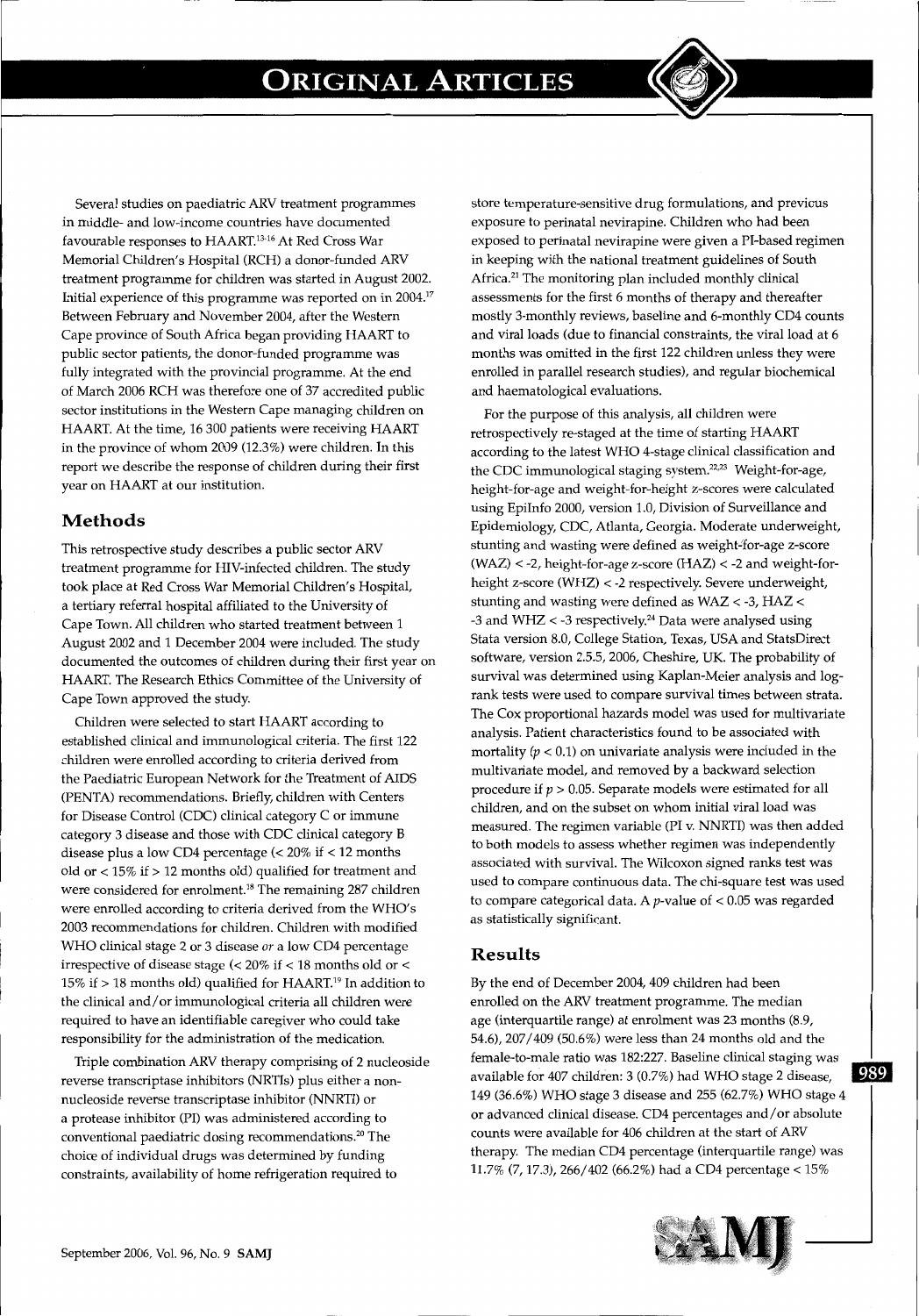**ORIGINAL ARTICLES** 

and  $41/402$  (10.2%) had a CD4 percentage  $\geq$  15%. According to the CDC classification 18/406 (4.4%) had no immune suppression (immune category 1), 77/406 (19%) moderate immune suppression (immune category 2) and 311/406 (76.6%) severe immune suppression (immune category 3). At baseline the median viral load (interquartile range) was 380 000 copies/ml (140 000, 1 292 000), and 111/367 (30.2%) had an initial viral load> 1 million copies/mi. The nutritional status of the children at the start of ARV therapy showed that 116/408 (28.4%) were moderately underweight, 116/408 (28.4%) severely underweight, 129/406 (31.8%) moderately stunted, 142/406 (35.2%) severely stunted, 55/390 (14.1 %) moderately wasted and 26/390 (6.7%) severely wasted. The children were initiated on an ARV treatment regimen comprising two NRTis plus either a PI (208/409 (50.9%)) or an NNRTI (201/409  $(49.1\%)$ .

After 1 year on ARV therapy,  $269/409$  (65.8%) were alive and continued to be managed at RCH, 46/409 (11.2%) had been transferred to another ARV treatment site for continuation of HAART, 63/409 (15.4%) had died, 19/409 (4.6%) were lost to follow-up and treatment had been discontinued in 12/409 (2.9%) because of sub-optimal adherence. The Kaplan-Meier survival estimate for all children ( $N = 407$ ) at 1 year was 84% (95% confidence interval (CI) 80- 87%). Survival for WHO clinical stage 2 ( $N = 3$ ), stage 3 ( $N = 149$ ) and stage 4 ( $N =$ 255) was 100%, 96% (95% CI 91 - 98%) and 77% (95% CI 71 - 82%) respectively (Fig. 1). On univariate analysis, survival was adversely affected in children with WHO stage 4 v. stage 2 and 3 disease (hazard ratio (HR): 6.19 (95% CI 2.67- 14.36), *p* = 0.000), age < 12 months (HR: 2.81 (95% CI 1.71 - 4.61),  $p = 0.000$ , those with a viral load  $\geq 1$  million copies/ml (HR: 2.80 (95% CI 1.63 - 4.80,  $p = 0.000$ ) and those on a PI regimen (HR: 3.84 (95% CI 2.12 - 6.96),  $p = 0.000$ ). Survival was unaffected by gender, CDC immunological category, absolute CD4 count and CD4 percentage. On multivariate analysis of all children, after adjusting for WHO clinical stage and age, the absolute CD4 count did affect survival. In a separate multivariate model including only children on whom an initial viral load was done ( $N = 367$ ), more severe WHO



*Fig.* 1. *Kaplan-Meier survival estimates* by *WHO clinical stage.* 

clinical stage, lower absolute CD4 count, viral load ≥ 1 million copies/ml and taking a PI-based regimen were independently associated with poorer survival; however, age was no longer a significant predictor of mortality ( $p = 0.119$ ) (Table I).

One-year viral load results were available for 264/269 children who continued their management at RCH throughout the first year on HAART. The proportion of these children with a viral load less than 400 copies/ml was 184/264 (69.7%). A further 26/264 (9.8%) had a viral load between 400 and 5 000 copies/mi. A more detailed analysis of the cohort after 1 year of HAART is presented in Table II. This analysis is confined to children with complete results at both baseline and 1 year, for each parameter evaluated.

#### **Discussion**

The treatment programme at RCH is an integral component of a complex network of primary, secondary and tertiary ARV treatment sites that was established by the HIV/AIDS Directorate of the Western Cape from March 2004 onwards to respond to the HIV epidemic among children in the province. Through donor funds several institutions, including RCH, began treating children before 2004 but all have since been incorporated into the provincial network.17 Central to the provincial response to the paediatric epidemic is a successful perinatal prevention programme. The perinatal programme has undergone significant improvement in the last few years and could in the foreseeable future reduce the absolute perinatal transmission rate to less than 5%. This should decrease the paediatric HIV burden and ultimately lead to improved care for children with established infection. The development of treatment sites for children has generally lagged behind adult care. However, this problem has largely been corrected and at

.<br>Mari miling dinisalar kata mahalan sahaya da shekara ta shekara ta shekara

| 5.26 | $2.25 - 12.32$ | 0.000 |
|------|----------------|-------|
| 2.46 | $1.48 - 4.09$  | 0.001 |
|      |                |       |
| 0.93 | $0.88 - 0.98$  | 0.013 |
|      |                |       |
|      |                |       |
|      |                |       |
|      |                |       |
|      |                |       |
| 3.84 | $1.45 - 10.20$ | 0.007 |
|      |                |       |
| 0.90 | $0.84 - 0.96$  | 0.002 |
| 1.84 | $1.03 - 3.29$  | 0.041 |
| 2.25 | $1.10 - 4.61$  | 0.026 |
|      |                |       |

September 2006, Vol. 96, No. 9 **SAMJ**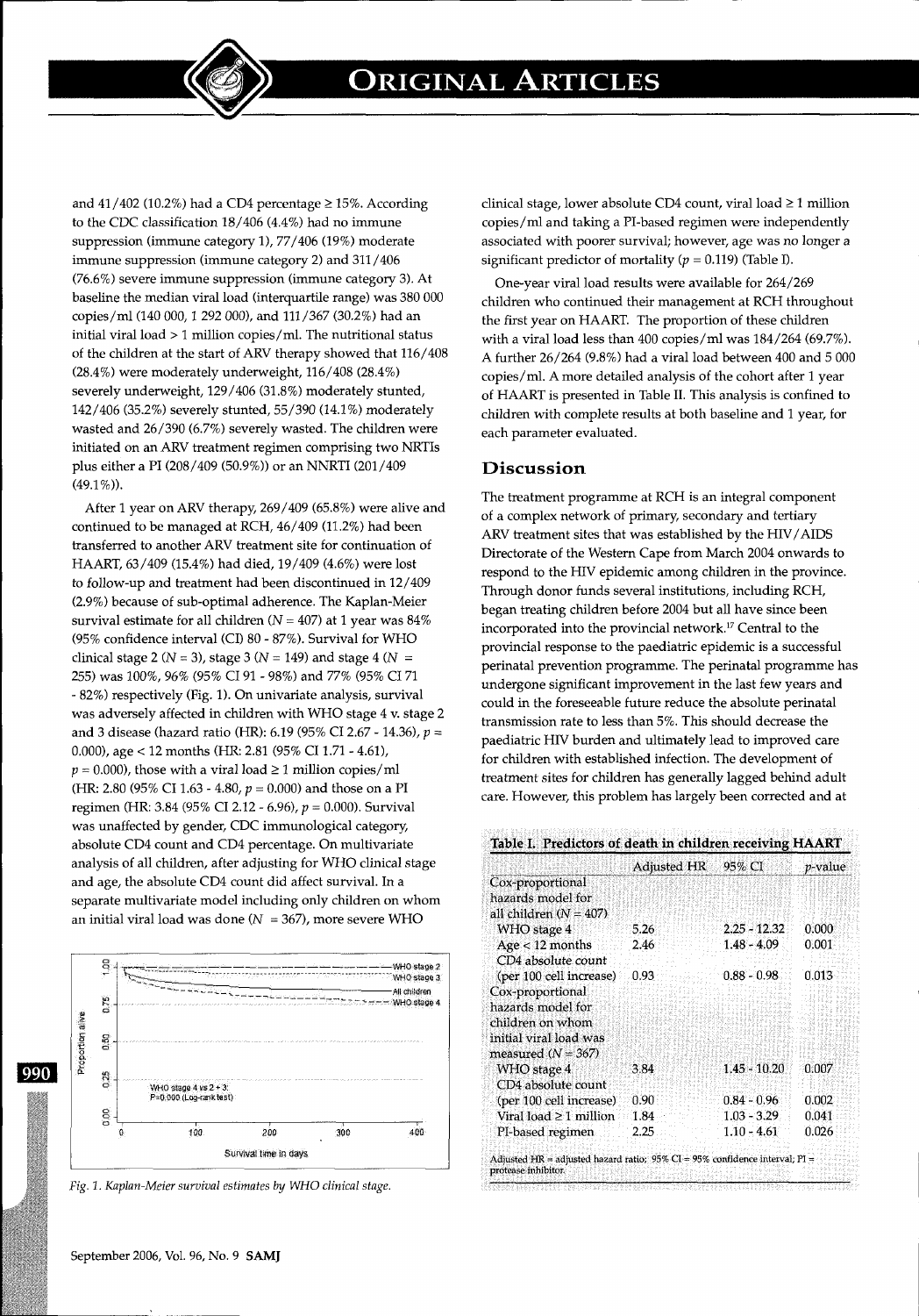---~-~~~~--------------------------------



| Parameter             | Baseline              | 1 year                | $p$ -value |
|-----------------------|-----------------------|-----------------------|------------|
| Median WAZ; IOR       | $-2.17; -3.09, -1.12$ | $-0.93; -1.66, -0.13$ | 0.000      |
| Moderate underweight  | 76/266 (28.6%)        | 42/266(15.8%)         | 0.000      |
| Severe underweight    | 73/266 (27.4%)        | $9/266(3.4\%)$        | 0.000      |
| Median HAZ; IOR       | $-2.51; -3.41, -1.72$ | $-1.92; -2.67, -1.14$ | 0.000      |
| Moderate stunting     | 89/264 (33.7%)        | 77/264 (29.2%)        | 0.3        |
| Severe stunting       | 89/264 (33.7%)        | 46/264 (17.4%)        | 0.000      |
| Median WHZ; IOR       | $-0.63: -1.77.0.4$    | $0.43: -0.37, 1.14$   | 0.000      |
| Moderate wasting      | 34/254 (13.4%)        | $3/254(1.2\%)$        | 0.000      |
| Severe wasting        | $18/254(7.1\%)$       | $3/254(1.2\%)$        | 0.000      |
| Median CD4%; IOR      | 12.0; 7.2, 17.2       | 24.0, 18.74, 30.0     | 0.000      |
| $CD4\% < 15\%$        | 173/261 (66.3%)       | 28/261 (10.7%)        | 0.000      |
| $CD4\% \ge 25\%$      | $26/261(10.0\%)$      | 118/261(45.2%)        | 0.000      |
| Median log10 VL; IQR  | 5.54; 5.15, 6.08      | 2.6; 2.6, 3.27        | 0.000      |
| $VL > 10^6$ copies/ml | 69/241 (28.6%)        | $3/241(1.2\%)$        | 0.000      |
| VL < 400 copies/ml    | 0/241                 | 168/241 (69.7%)       | 0.000      |

- -~ ------~ ----------------------------------------~------

#### **Table II. Comparison of status at baseline and 1 year after commencing HAART**

the end of March 2006,  $37/43$  (86%) ARV treatment sites in the province were treating children.<sup>25</sup>

This retrospective study addressed the effectiveness of HAART in a setting characterised by high unemployment and low rates of secondary school completion among caregivers.<sup>26</sup> As with many retrospective studies some of the data were not available for analysis. Furthermore, children were retrospectively restaged using the latest WHO clinical staging system and the CDC immunological staging system. While immunological classification is based on objective criteria, retrospective clinical staging is dependent on the quality and availability of the clinical records. The latest WHO staging guidelines include clinical case definitions for each staging criterion, which does improve the objectivity of staging.<sup>22</sup> Furthermore, the impact of HAART on the frequency and severity of infectious complications and on hospitalisation rates was not evaluated. Despite these limitations, we believe that the results of this study are an accurate reflection of the response to HAART at our institution.

Baseline characteristics described the clinical condition of the children at the time of starting HAART. Striking features were the high frequency of advanced, WHO clinical stage 4 disease (62.7%), advanced immune suppression (76.6%) and pervasive nutritional deficiencies. The median age of 23 months, the high proportion of children below 2 years of age and the adverse survival associated with an age of less than 1 year reflect the high burden of severe disease among young children treated at our institution. These findings are consistent with natural history studies of paediatric HIV infection in Africa that have reported mortality rates in excess of 50% by the age of 2 years.<sup>27</sup> In contrast, previous publications on paediatric ARV treatment programmes from low- and middle-income countries have documented limited experience with treating children less than 2 years of age. $13,15,16$  Treating young infected children

may be particularly challenging as they often have complex medical problems, the state of knowledge of the use of ARVs in the very young is incomplete and obtaining blood samples for monitoring may be technically challenging. For these reasons health professionals have generally been reluctant to treat young children with HIV infection.<sup>28</sup> Special attention is needed to ensure that health institutions in resource-limited settings are adequately capacitated to address the medical needs of this vulnerable group.

Given the severity of the clinical and immunological status of the children at baseline and the high proportion of young children in the programme, the overall estimated survival after 1 year of 84% (95% CI 80 - 87%) was reasonable. The probability of survival on HAART after 1 year in a study conducted in Cote d'Ivoire was 91% (95% CI 82.1- 95.6%). In that study 107 children were enrolled, hence the wider 95% confidence interval, the median age at enrolment was 7.2 years, which was higher than in our study, and severe clinical disease was present in only 12.8%, suggesting that children enrolled in that study were relatively less ill at the start of HAART.<sup>13</sup> The marked, but expected, predictable pattern of decline in 1-year survival between children with WHO stage 2 and 3 disease (96% (95% CI 91 - 98%)) compared with those with WHO stage 4 disease (77% (95% CI 71 - 82%)) and the adverse effect of viral  $load \geq 1$  million on survival in our study suggests that the high proportion of children enrolled with severe disease adversely affected overall survival rates. While the Côte d'Ivoire study showed significantly lower survival in children with a CD4 percentage < 5%, interestingly in our study survival was not associated with CD4 percent or CDC immunological category.<sup>13</sup> However, on multivariate analysis higher absolute CD4 counts were independently associated with improved survival, with a 7% (95% CI 2- 12%) reduction in mortality for every 100 cell increase in CD4 count. In the present study, univariate



991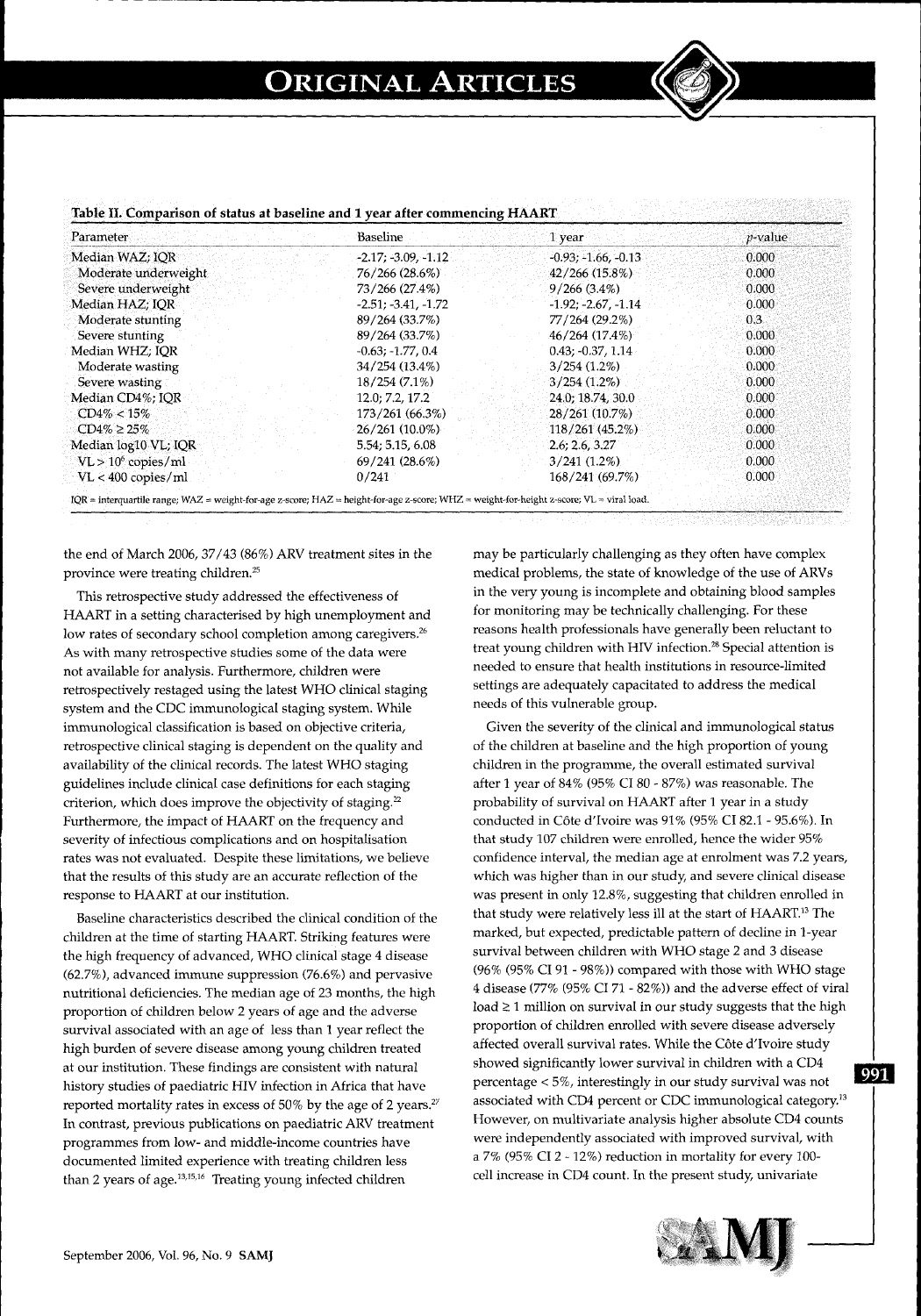**ORIGINAL ARTICLES** 

analysis and the multivariate model on all children suggest that children under 1 year of age experience adverse survival. However, the separate multivariate model in children in whom an initial viral load was measured showed that after adjusting for viral load, age does not affect survival. This suggests that poorer survival in very young children is due to their more severe disease rather than their age *per se.* While univariate analysis and the multivariate submodel including viral load showed greater mortality in children receiving a PI-based regimen, this was not confirmed in the main multivariate model for all children in the study. The apparent adverse effect of a PI-based regimen may therefore largely be due to preferential administration of Pis to younger children who tended to have more severe disease. Alternatively, regimen and age were co-linear variables, which may explain why age was excluded and replaced with regimen in the multivariate submodel analysis.

Table II summarises the effect of 1 year of HAART on growth, immune reconstitution and viral replication in children for whom complete data existed. Notably, of 264 children who remained on HAART at RCH 69.7% had a viral load below 400 copies/mi. This result is consistent with published efficacy studies where the percentage of children with viral loads < 400 copies/ml varied between  $63\%$  and  $87\%$ .<sup>29</sup> The future management of the 30.3% of children with detectable viral loads is of concern. Current national treatment guidelines have made provision for two rounds of ARV therapy. Beyond second-line therapy there is no specific recommendation for the provision of salvage regimens.21 This particular issue has to be confronted in South Africa and other middle-income countries where resources exist to manage patients beyond second-line therapy and where a sizeable proportion of children are likely to fail second-line therapy in the near future.

After 1 year on HAART, 11.3% of the children had been transferred to another ARV treatment site for ongoing care. Most were referred to their local community clinics in the greater Cape Town region. This development represents another important component of the provincial paediatric programme, namely the provision of treatment for infected children at the most appropriate level within the health care system. Referral of clinically stable children on HAART to community institutions accompanied by the transfer of appropriate paediatric clinical skills is a necessary strategy in countries with high HIV prevalence rates. This approach will alleviate the congestion experienced at referral hospitals, allowing them to address the more technically challenging **992** aspects of the disease, including children with complex pathology, serious infectious complications, adverse events including immune reconstitution inflammatory syndrome, and many of the younger children. The success of this initiative, which has gained momentum over the last year, is best illustrated with the official provincial statistics. At the end of March 2004, 78.4% (537 /685) of all children treated

with HAART in the province were managed at the three paediatric referral hospitals in Cape Town namely RCH, Groote Schuur Hospital and Tygerberg HospitaJ.3° At the end of March 2006, this figure had declined to 49.5% (995/2009) of the total number of children on treatment.<sup>25</sup> Furthermore, the referral hospitals in Cape Town have been actively involved in developing the clinical capacities of health professionals at community institutions and providing telephonic and on-site consultation support to these institutions.

In conclusion, while this study has demonstrated that HAART is able to improve the health of many HIV-infected children with advanced disease, including those less than 2 years of age in a middle-income country, it has generated concern about treatment beyond second-line therapy.

Ms Pheliwe Ranuga is acknowledged for clerical assistance, and staff members of the Infectious Diseases Clinic and Immunology Laboratory at RCH for service excellence. Donations to fund the initial part of the treatment programme were received from Syfrets Trust Ltd, Merck (Pty) Ltd, Bristol-Myers Squibb Foundation, Durbanville High School and the University of Cape Town.

#### **References**

- 1. WHO and UN AIDS. Treating 3 million by 2005. Making it happen: The WHO strategy, 2003. http://www.who.int (accessed 3 November 2005).
- 2. Boerma JT, Stanecki KA, NeweU ML, *et* al. Monitoring the scale-up of antiretroviral therapy programmes: methods to estimate coverage. *Bull World Health Organ* 2006; 84: 145-150.
- 3. UNICEF. UNICEF and UNAIDS launch global campaign to invigorate action for the millions of children affected by HIV/AIDS. http://www.unicef.org (accessed 3 November 2005). 4. de Martino M, Tovo P, Balducci M, et *al.* Reduction in mortality with availability of
- antiretroviral therapy for children with perinatal HIV-linfection. JAMA 2000; 284: 190-197. 5. Brogley S, Williams P, Seage GR, *et aL* Antiretroviral treatment in pediatric HIV infection in
- the United States. From clinical trials to clinical practice. ]AMA 2005; 293: 2213-2220.
- 6. Miller TL, Mawn BE, Orav EJ, *et al.* The effect of protease inhibitor therapy on growth and<br>body composition in human immunodeficiency virus type-1-infected children. Pediatrics 2001;<br>107(5): e77. http://www.pediatrics
- Granados JMS, Amador JTR, De Miguel SF, et al. Impact of highly active antiretroviral therapy on the morbidity and mortality in Spanish human immunodeficiency virus-infected children. *Pediatr Infect* Dis J 2003; 22: 863-867.
- 8. Gibb DM, Duong T, Tookey PA, *et al.* Decline in mortality, AIDS and hospital admissions in perinataHy HIV-1 infected children in the United Kingdom and Ireland. *BMJ* 2003; 327: 1019-1024.
- Viani RM, Araneta MRG, Deville JG, Spector SA. Decrease in hospitalisation and mortality rates among children with perinatally acquired HIV type 1 infection receiving highly active antiretroviral therapy. *Clin Infect Dis* 2004; 39: 725-731.
- Yogev R. Balancing the upside and downside of antiretroviral therapy in children. JAMA 2005; 293: 2272-2274.
- 11. McConnell MS, Byers RH, Frederick T, et *al.* Trends in antiretroviral therapy use and survival rates for a large cohort of HIV-infected children and adolescents in the United States, 1989-2001. J *Acquir Immune Defic Syndr* 2005; 38:488-494.
- 12. Lee GM, Gortmaker SL, McIntosh K, Hughes MD, Oleske JM and Pediatric AIDS Clinical Trials Group Protocol 219C Team. Quality of life for children and adolescents: Impact of HIV infection and antiretroviral therapy. *Pediatrics* 2006; 117: 273-283.
- 13. Fassinou P, Elenga N, Rouet F, *et al.* Highly active antiretroviral therapies among HIV-1 infected children in Abidjan, C6te d'Ivoire. *AIDS* 2004; *18:* 1905-1913.
- 14. Matida LH, Marcopito LF, Succi RCD, *et al.* Improving survival among Brazilian children with perinatally-acquired AIDS. *Braz* I *Infect Dis* 2004; 8:419-423.
- 15. Puthanakit T, Oberdorfer A, Akarathum N, *et al.* Efficacy of highly active antiretroviral therapy in HIV-infected children participating in Thailand's national access to antiretroviral program. Clin *Infect* Dis 2005; 41: 100-107.
- 16. Lodha R, Upadhyay A, Kabra SK. Antiretrovira1 therapy in HIV-1 infected children. *Indian Ped1atr* 2005; 42: 789-796.
- 17. Eley B, Nuttall J, Davies M, *et al.* Initial experiences of a public sector antiretroviral treatment programme for HIV-infected children and their infected parents. *S Afr Med I* 2004; 94: 643-  $646$
- 18. Paediatric European Network for the Treatment of AIDS (PENTA) steering committee. PENTA Guidelines for the Use of Antiretroviral Therapy in Paediatric HlV Infection, 2002. http://www.ctu.ac.uk/PENTA/ (accessed 19 July 2002)
- 19. World Health Organization. Scaling up antiretroviral therapy in resource-limited settings,<br>2004 revision. http://www.who.int (accessed 20 January 2005).
- 20. The Working Group on Antiretroviral Therapy and Medical Management of HIV-infected Children. Guidelines for the Use of Antiretroviral Agents in Pediatric HIV Infection, 2006.